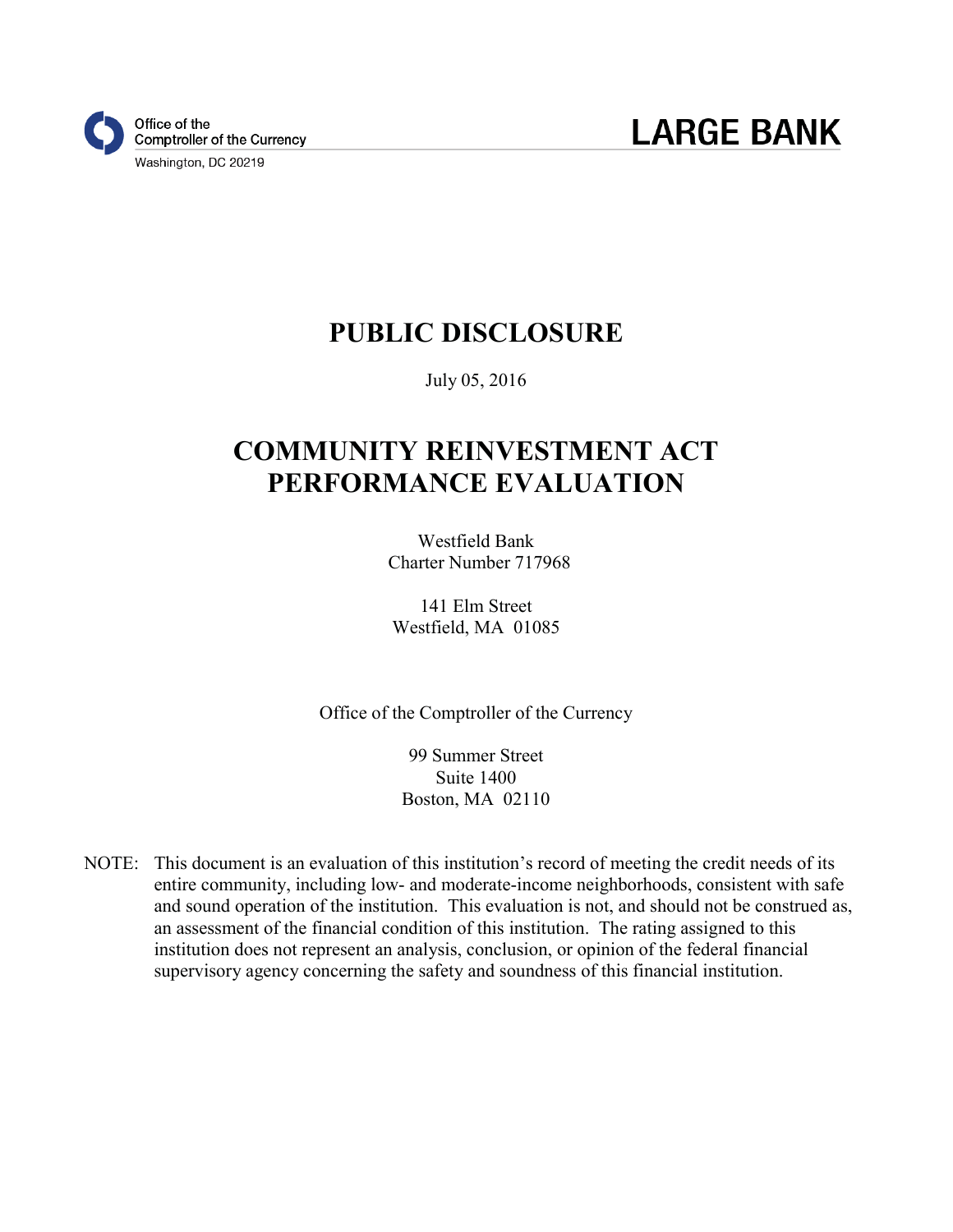# **Overall CRA Rating**

#### **Institution's CRA Rating:** This institution is rated **Outstanding.**

The following table indicates the performance level of Westfield Bank with respect to the Lending, Investment, and Service Tests:

|                           | (Name of Depository Institution)<br>Performance Tests |                        |                     |
|---------------------------|-------------------------------------------------------|------------------------|---------------------|
| <b>Performance Levels</b> | Lending Test*                                         | <b>Investment Test</b> | <b>Service Test</b> |
| Outstanding               |                                                       |                        | X                   |
| <b>High Satisfactory</b>  | X                                                     |                        |                     |
| Low Satisfactory          |                                                       |                        |                     |
| Needs to Improve          |                                                       |                        |                     |
| Substantial Noncompliance |                                                       |                        |                     |

\* The Lending Test is weighted more heavily than the Investment and Service Tests when arriving at an overall rating.

The major factors that support this rating include:

- The Bank's lending activity is good;
- A majority of home mortgage loans and a substantial majority of small loans to businesses were made within the Bank's assessment area;
- The distribution of small loans to businesses by income level of the geography is excellent although the distribution of home mortgage loans is poor;
- The borrower distribution of home mortgage loans by income level of the borrower is excellent and distribution of small loans to businesses is excellent.
- Community development lending is strong has a positive impact on the Lending Test;
- Flexible loan programs have a positive impact on the lending performance;
- The Bank has an excellent level of community development investments and donations and demonstrates excellent responsiveness to identified credit needs;
- Accessibility to the Bank's delivery systems to geographies and individuals of different income levels is excellent; and,
- The Bank is a leader in providing community development services.